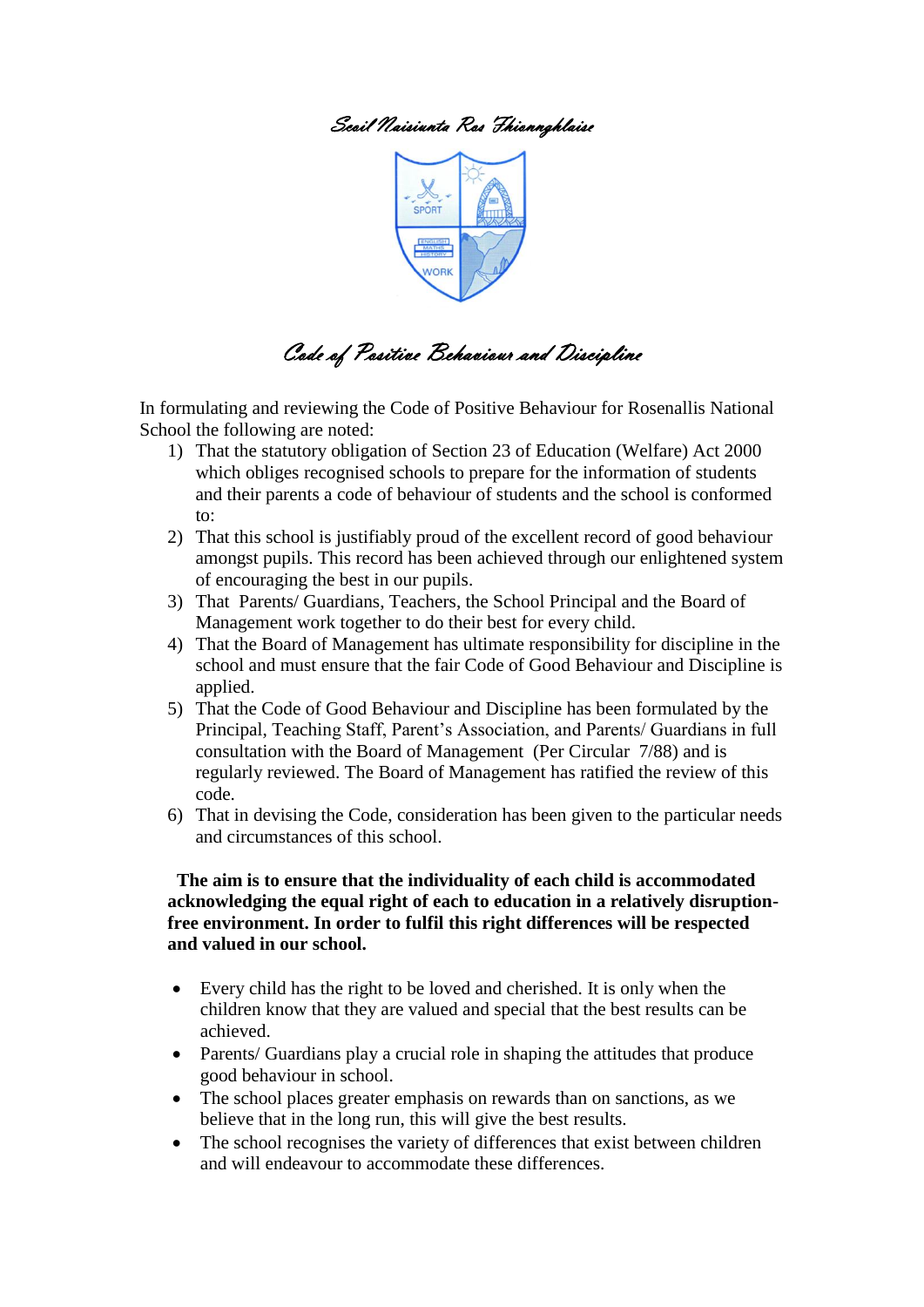- The code will be administered in a consistent and fair manner to all pupils in our school fair procedures, essentially the right to be heard and the right to impartiality, and due process will apply to
	- $\triangleright$  The investigation of alleged misbehaviour may lead to suspension or expulsion.
	- $\triangleright$  The process of decision making as to a) whether the student did engage in the misbehaviour and b) what sanction to impose.
- Parents/Guardians will be informed of occasions of good behaviour or improvement in behaviour. They will be advised early on of any misbehaviour, in order that the child's needs can be met before any problems become more serious.
- All permanent, temporary, visiting teachers or teachers on teaching practice and SNA's share a common duty in the execution of the School Code of Positive Behaviour and Discipline at Rosenallis N.S. and shall consider themselves responsible at all times for the behaviour of the children within sight and sound of them.

## **Positive Reinforcement of Good Behaviour**

- 1. Children are led through various exercises, which are intended to enhance their sense of dignity and goodness. All adults in the school will model good behaviour. The children are continually taught to have consideration for others. The religion programmes / SPSE programmes are an essential source of reference in this process and good behaviour will form part of these lesson plans. Opportunities to implement these exercises are taken throughout the children's curriculum.
- 2. Teachers shall keep a file on students documenting their good behaviour, misbehaviour and improvements in behaviour. This file will be passed on from year to year.
- 3. This school places greater emphasis on rewards/positive affirmation than on sanctions in the belief that this will in the long run give the best results.
- a) **Assembly**: Every month (approx.) there is an assembly at which the children are encouraged in their efforts to behave well. Other achievements whether inside or outside school are also celebrated.
- b) **Trying my best this month**: A child from each class is picked. This is a non-academic prize and is based on effort made. Each child receives a small prize and is photographed. These photographs are displayed.
- c) **Awards**: There are awards given in the form of prizes by the class teacher for noteworthy improvements of achievements.
- 4. **Attendance**: Each child is encouraged to attend school every day. If a child is absent the school must be notified by note in our school journal of the reason for the absence in the interest of health and safety. Term attendee prizes are given as an incentive for full attendance.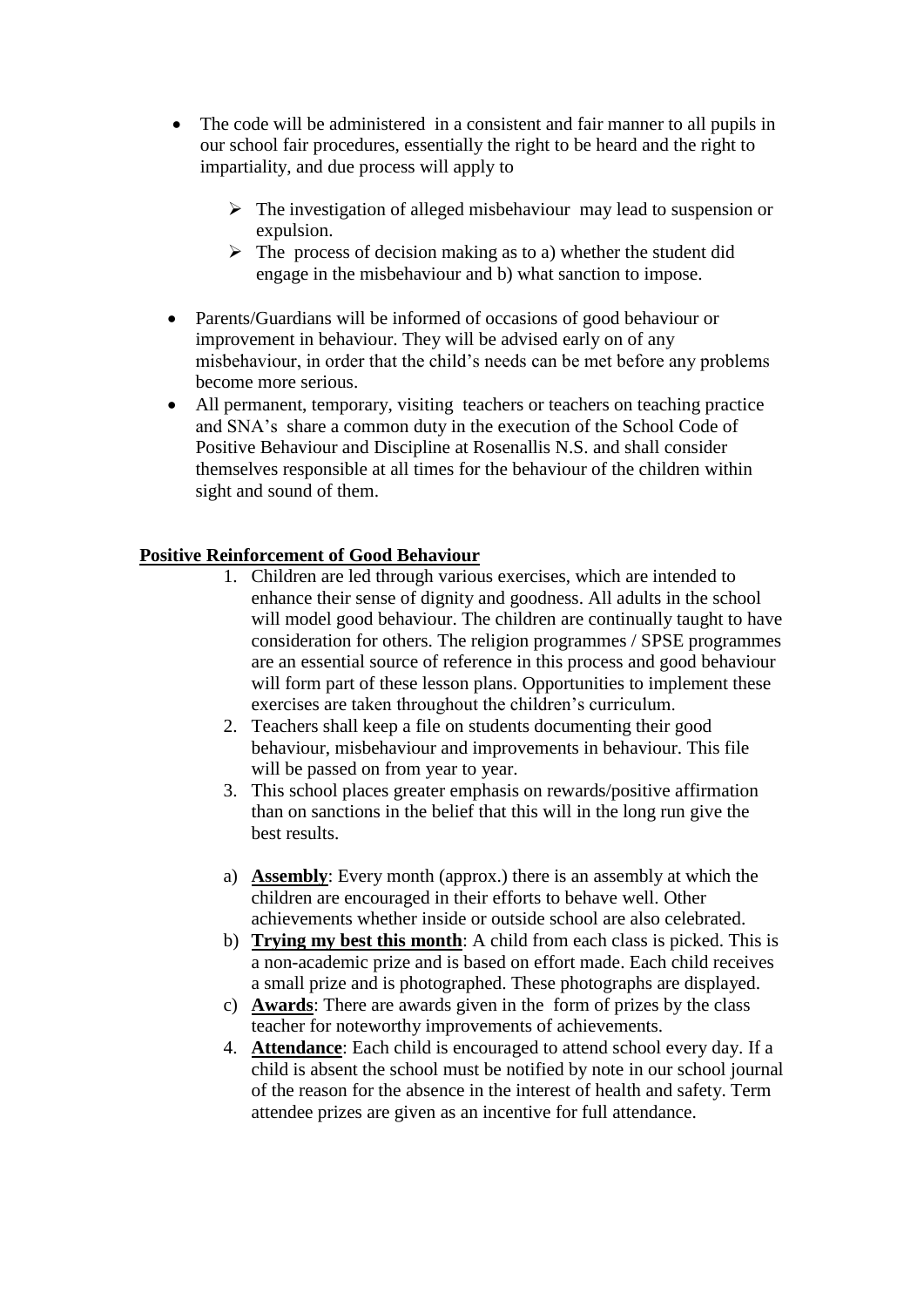#### **School Rules.**

- 1. We must report for school at 9:20am each morning in full uniform with homework completed.
- 2. We will show respect and good manners to all school staff and to each other.
- 3. Aggressive behaviour, foul or abusive language will not be tolerated.
- 4. We will walk quietly and in an orderly fashion around and through the school.
- 5. We will treat all school property and the property of others with respect.
- 6. No jewellery is allowed except a watch and stud earrings.
- 7. Our school lunches should follow the guidelines of the Healthy Eating Policy.
- 8. Leaving school grounds is forbidden except with teacher permission.
- 9. Mobile phones are strictly not allowed in school. There is no exception.
- 10. No child is allowed to have any type of illegal/dangerous substances including cigarettes in their possession.
- 11. No child should bring to school any item which could be construed as a weapon to inflict harm.
- 12. All these rules apply when out of school grounds such as representing the school at projects/displays/trips. Outings / football/ hurling/games etc.

These are general rules and are not meant to be exhaustive. We will endeavour to make all parents and all children in our school aware of these rules. In more simple terms the behaviour we would desire is:

- 1) Being respectful, kind and courteous to teachers, fellow students, parents and all others in school.
- 2) Being honest, truthful, polite and mannerly.
- 3) Including others in games/play.
- 4) Accepting others for who they are and making an effort to include them.
- 5) Respecting school property.
- 6) Showing pride in the school environment by helping to keep it neat and tidy.
- 7) Doing homework/school work to the best of your ability.
- 8) Wearing the correct uniform.
- 9) Being nice, caring and friendly towards others.
- 10) Obeying the school rules.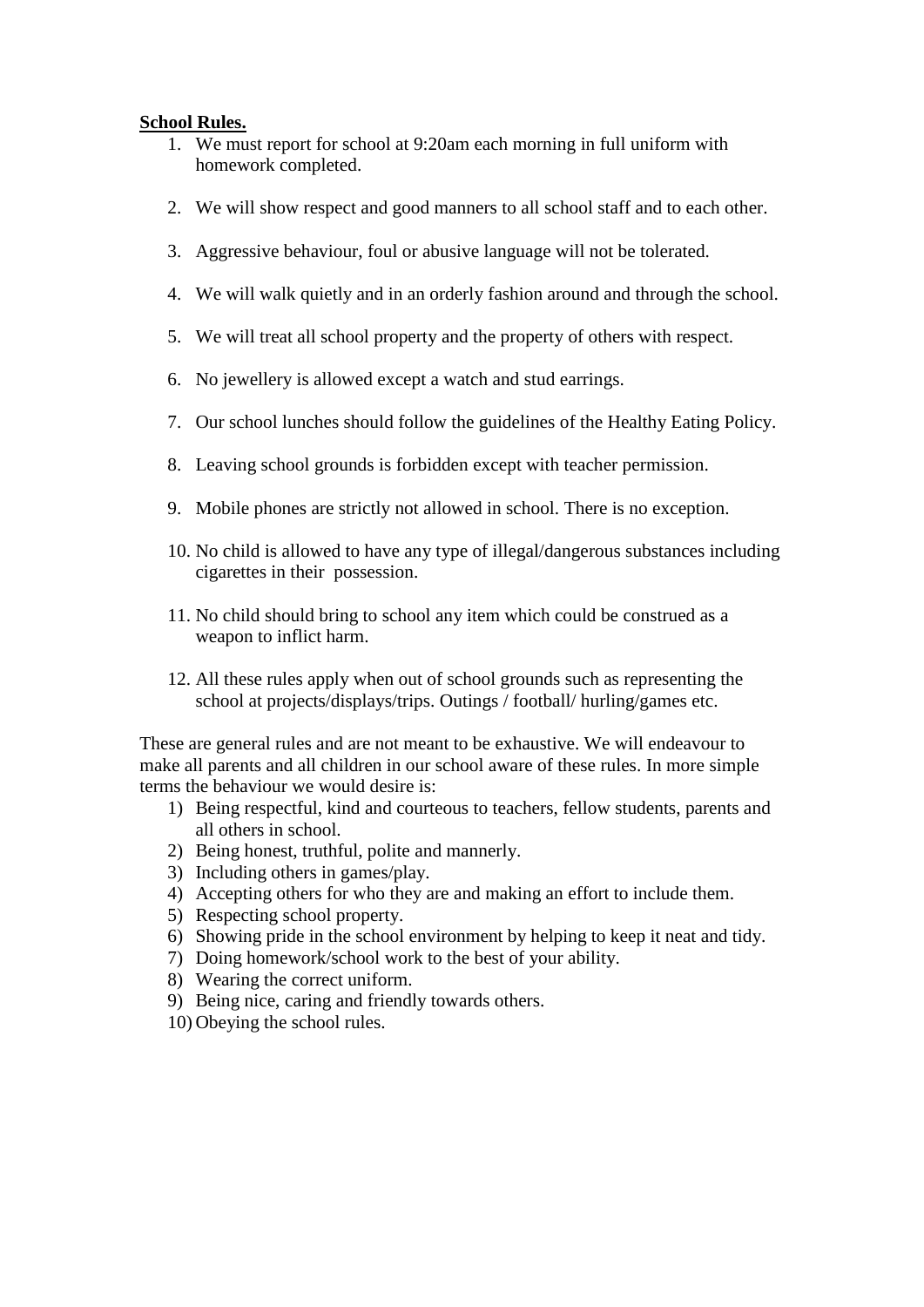## **Misbehaviour:**

We accept that there is a need for sanctions to register disapproval of unacceptable behaviour. We are using the following categorisation of misbehaviour. These are (1) Minor Misbehaviour, (2) Serious Misbehaviour and (3) Gross Misbehaviour. However as all children are different, these are guidelines and as such will be applied at the discretion of the School Management Team, who will have the best interest of the pupil as their first priority.

#### 1. Minor Misbehaviour

As applied, minor misbehaviour is an action on the part of the pupil, which does not cause harm to the pupil, other pupils staff or property, but which contributes to a disruptive environment in the school. The kind of transgressions contemplated here would include the following:

- Eating in Class
- Interrupting others.
- Homework not done.
- Late for school.
- Wasting time.
- Distracting others.
- Running in corridors.
- Failure to observe the uniform code (including jewellery)
- Petty theft.

The following strategies will be used to deal with such misdemeanours

- Reasoning with pupil.
- Reprimand, and advice on how to improve.
- Temporary separation from classmates or being sent to another classroom.
- Loss of privileges.
- Transcription The cause and effect of my behaviour in story form.
- Detention during play time.
- Repeated offences noted in the class Discipline File.
- Parents/Guardians informed by note in school journal after repeated entries in the class Discipline File, followed by meeting between parents/guardians, Principal and Class Teacher for discussion.

We believe it is better to inform and involve parents/guardians at an early stage with regard to misbehaviour rather than as a last resort.

See appendix 1 for examples of strategies used.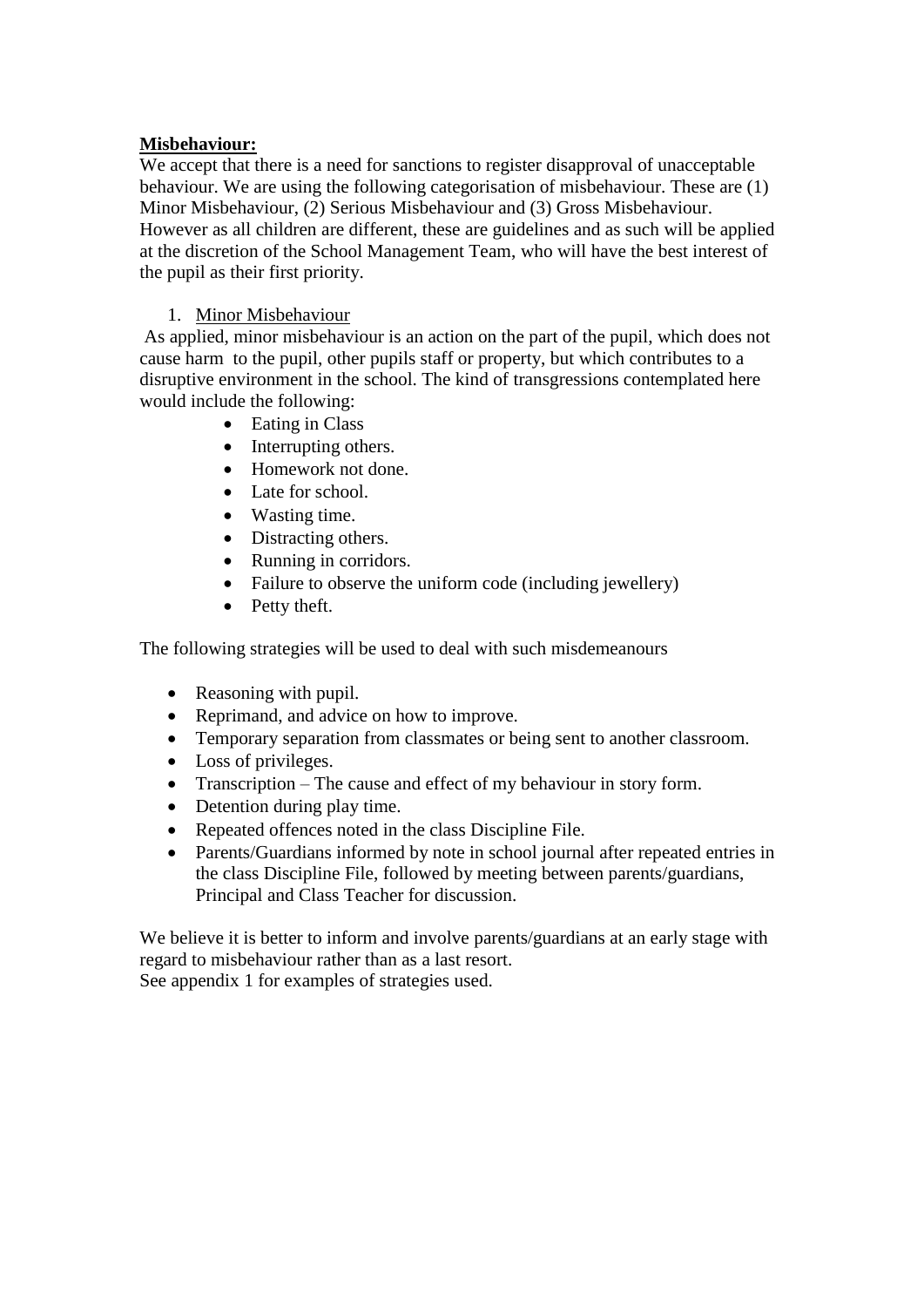## **Serious Misbehaviour**

Serious Misbehaviour consists of actions which may cause harm to the pupil, other pupils, staff or property, or is of an ongoing or disrespectful nature so as to disrupt the school environment. The following are some examples of serious misbehaviour.

- Continued occurrence of minor misbehaviour constitutes serious misbehaviour.
- Bullying-This is defined as repeated/continuing aggressions or ill treatment by an individual or a group against another or others. It may be verbal, physical, psychological, emotional, social or other and will be dealt with in accordance with our anti-bullying policy (see enclosed)
- Disrespectful attitude to any school staff.
- Teasing or intimidation.
- Falsely blaming others for transgressions.
- Noisy disruptive behaviour.
- Throwing objects
- Telling lies.
- Truancy
- Stealing
- Deliberate disobedience
- Spitting
- Abusing property
- Bringing lewd material to school
- $\bullet$  Kicking, pushing and fighting
- Bad language.
- Racist comments

Progressive sanctions needing to be applied would be as follows:

- Teachers will keep a written record of all instances of serious misbehaviour as well as a record of improvements in the behaviour of disruptive pupils, parents/guardians and Principal will be informed.
- For recurring offences the parents/guardians will meet with the class teacher and the Principal and will be reminded that further recurrences will merit a suspension.
- Suspension may be internal (removed from his class or another room for a specified limited period of school days, with play removed) or external at the Principal's discretion.
- If the parent/guardian do not meet with the class teacher and Principal or do not give an undertaking that the pupil will behave in an acceptable manner in the future, the pupil may have to be suspended for a temporary period.
- All instances of serious misbehaviour will be recorded in the Principal's Discipline File.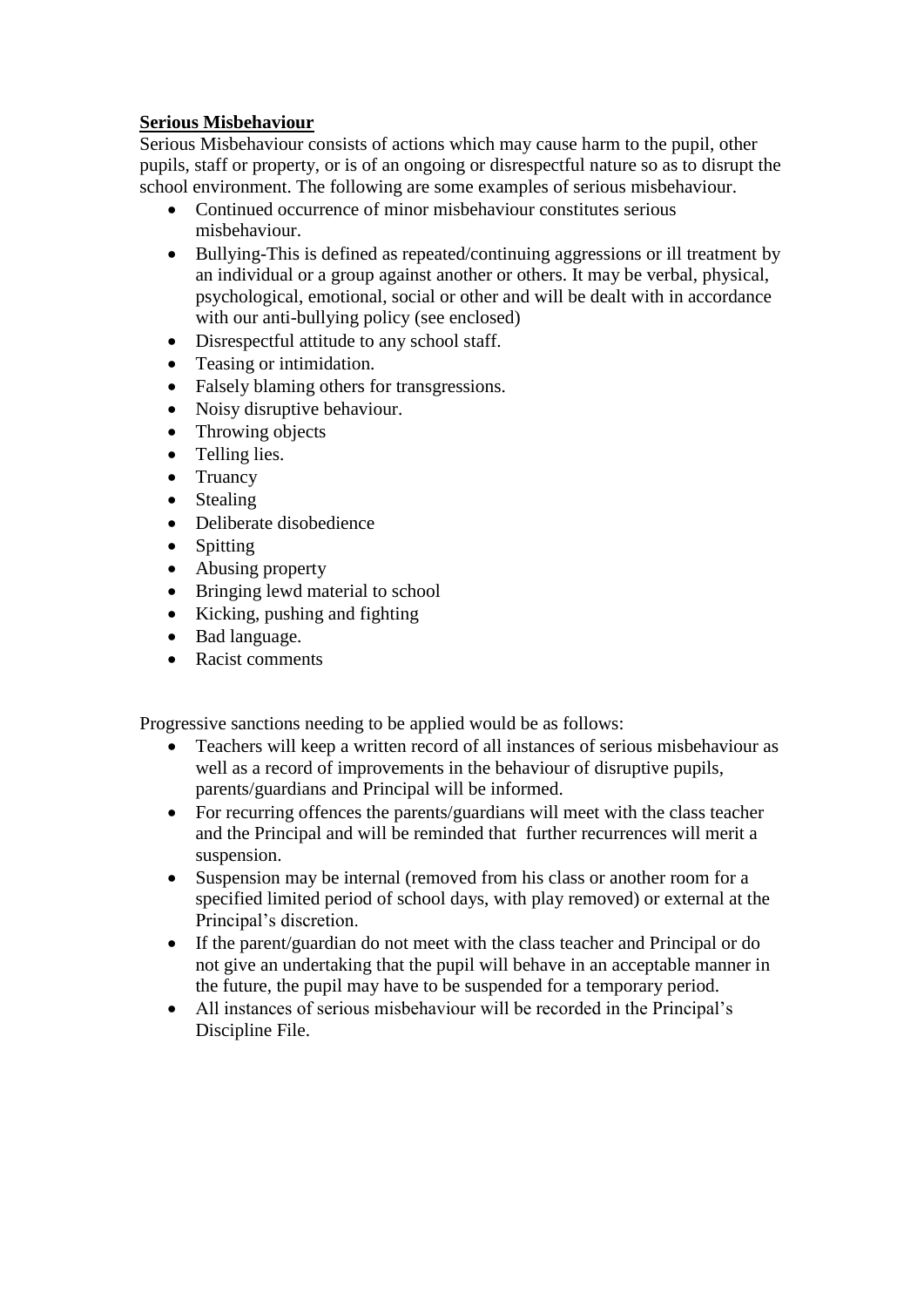These are general guidelines and are not meant to be exhaustive. In the case of recurring serious misbehaviour, the parents/guardians of the child will meet with the class teacher and the Principal and strategies will be used in agreement with the parents to improve the child's behaviour. These may include:

- Daily and/or weekly written reports.
- Frequent visits by the parents/guardians to the school.
- Personal contracts drawn up between teacher, parents/guardians and child.
- Extra internal support may be provided inside the school.
- Where required the child may be referred to an outside agency for help eg Barnardos, Youth Services, etc.

## **Gross Misbehaviour**

Consistent recurrence of serious misbehaviour constitutes gross misbehaviour. Aggressive, threatening or violent behaviour towards staff or fellow pupils is gross misbehaviour. Gross misbehaviour consists of actions, which imply or cause harm to the pupil, other staff or property, or behaviour of an ongoing or blatantly disrespectful nature, which untowardly disrupts the school environment. Examples of gross misbehaviour would be:

- Bullying, as defined by the Department of Educational guidelines ie Repeated aggressions, verbal, psychological or physical, conducted by an individual or group against others.
- Threatening behaviour of a serious nature.
- Serious verbal or physical threat or assault on another pupil
- Serious verbal or physical threat or assault on any member of staff.
- Serious theft.
- Malicious damage to school property or to the property of a staff member or pupil.
- Leaving the school, during school time, without permission.
- Having any type of illegal or dangerous substances in their procession including matches, cigarettes, lighters etc.
- Carrying an item that could be construed as a weapon to inflict harm.
- Gross misbehaviour which is regarded as criminal will be reported to the Gardai, following the guidelines laid down by the NEWB
- All instances of gross misbehaviour will be recorded in the Discipline File.

In the case of gross misbehaviour the Board of Management has authorised the Principal where he/she deems it necessary to sanction an immediate suspension of from 1-3 days depending on the severity of the misbehaviour. For the purposes of this code, suspension is defined as requiring the student to absent him/herself from school for a specified, limited period of school days. During the period of suspension, the student retains his/her place in our school. If possible consultation with the Board of Management's Chairperson should take place before the suspension is imposed. The suspension is ratified at the earliest possible opportunity by the full Board of Management. A special meeting of the Board of Management is necessary for any further or longer period of suspension. However, the principal with the approval of the Chairperson of the Board is authorised to impose a suspension of up to 5 days in circumstances where a meeting of the Board cannot be convened in a timely fashion, subject to the guidance concerning such suspension.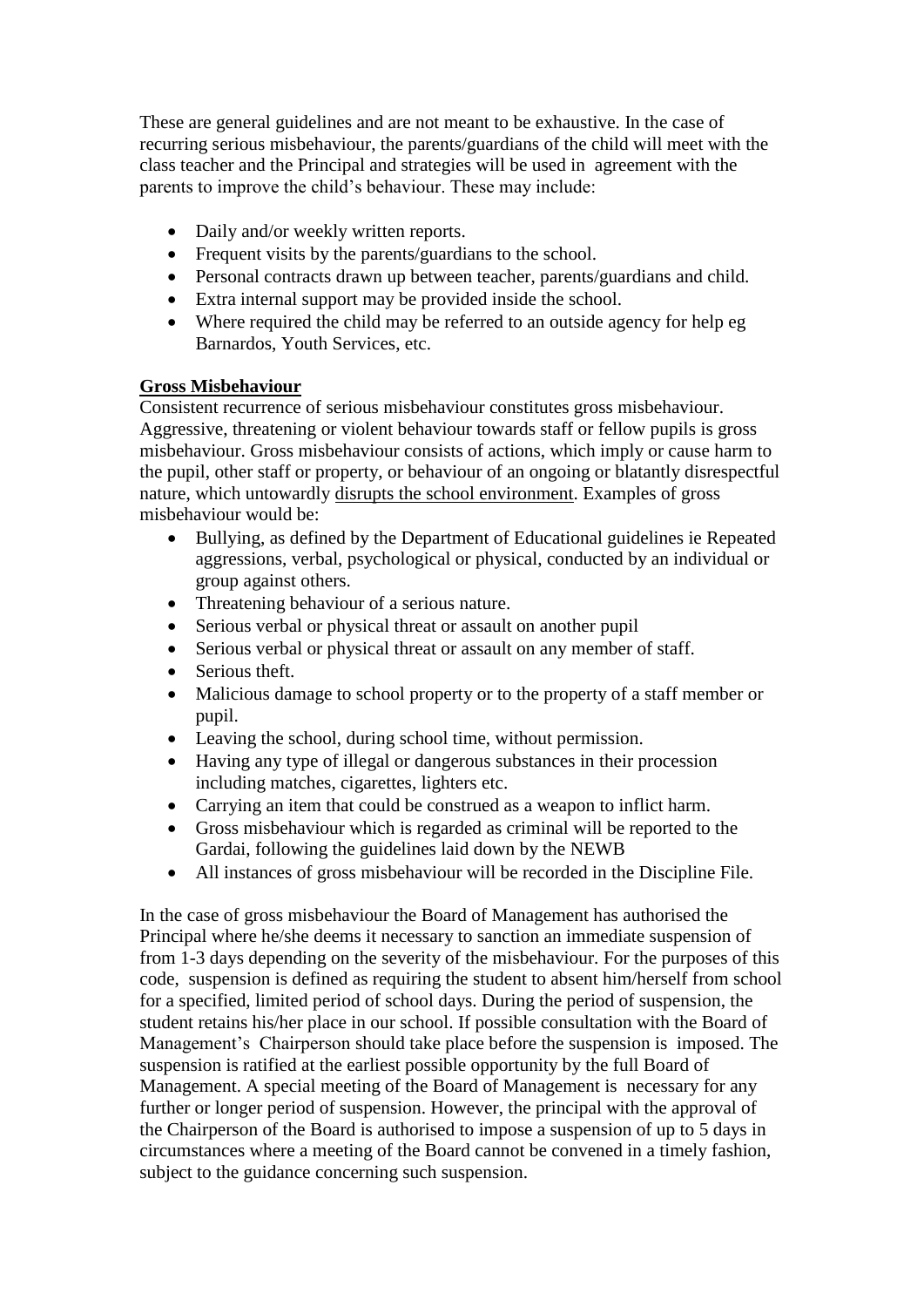A written commitment to co-operate fully with the school to ensure an improvement in the child's future behaviour will be sought from the parents/guardians. At a last resort expulsion will be considered by the Board in accordance with the Education (Welfare Act) 2000 for National Schools and the guidelines developed by the NEWB.

Details of procedures for suspension and expulsion are available from the school secretary on request.

## **Code of Conduct for Parents**

Parents are expected to:

- Ensure their children attend school and are punctual.
- Equip pupils with appropriate school materials, a sufficient healthy lunch and full uniform.
- Be courteous towards pupils and staff.
- Make an appointment to meet with teacher/the Principal through the office.
- Respect school property and encourage their children to do the same.
- Label pupils coats and other personal property.
- Strictly supervise pre-school children, when in the school.

As the Board of Management is responsible for the Health and Safety of all staff and students, parents are requested not to approach or reprimand another person's child on the school premises.

Reviewed and ratified by B.O.M. March 2014

Darren Whelan (Chairperson B.O.M.)

\_\_\_\_\_\_\_\_\_\_\_\_\_\_\_\_\_\_\_\_\_\_\_\_\_\_\_\_\_\_\_\_\_\_\_\_\_\_